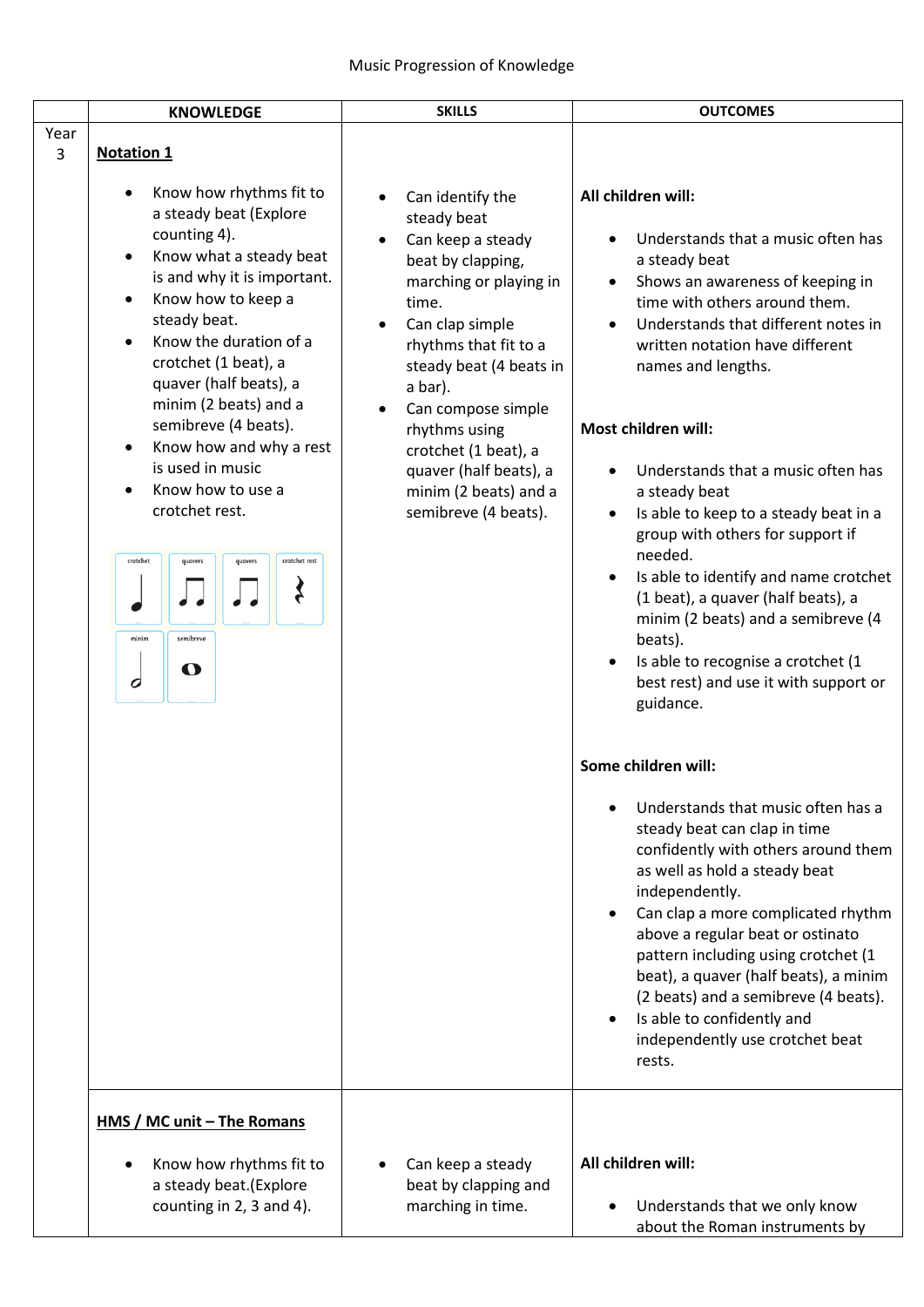| Know how to keep a<br>$\bullet$<br>steady beat.<br>Know the correct musical<br>vocabulary for, "getting<br>quieter" (diminuendo)<br>and "getting louder"<br>(crescendo).<br>Know the duration of a<br>crotchet (1 beat), a<br>quaver (half beats) and a<br>minim (2 beats).<br>Know what an ostinato is<br>$-$ a repeated rhythm,<br>pattern or melody<br>Know how to respond to<br>a piece of music when<br>listening to it.<br>Know that the Romans<br>had musical instruments<br>and what kind of<br>instruments they had.<br>Know the types evidence<br>that tells us about their<br>instruments.<br>Know when music would<br>have been played during<br>the Roman era | Can clap simple<br>$\bullet$<br>rhythms that fit to a<br>steady beat (4 beats in<br>a bar).<br>Can compose simple<br>٠<br>rhythms using<br>quavers, crotchets<br>and minims.<br>Can respond to a<br>piece of music when<br>listening to it | looking at evidence e.g. paintings,<br>pottery etc.<br>Can match up the correct<br>$\bullet$<br>description to a picture of each<br>instrument -.lyre, tympanum and<br>tuba.<br>Understands that a "march" has a<br>$\bullet$<br>steady beat and shows an awareness<br>of keeping in time with others<br>around them.<br>Most children will:<br>Understands that we only know<br>about the Roman instruments by<br>looking at evidence e.g. paintings,<br>pottery etc.<br>Can identify several Roman<br>instruments and give basic detail<br>about how they were played.<br>Knows when Roman music was likely<br>to have been played.<br>Understands that a "march" has a<br>$\bullet$<br>steady beat can clap in time<br>confidently with others around<br>them.<br>Some children will:<br>Understands that we only know<br>$\bullet$<br>about the Roman instruments by<br>looking at evidence e.g. paintings,<br>pottery and can explain the reasons<br>for this.<br>Can identify several Roman<br>instruments and give details about<br>how they were played and what<br>they were made from.<br>Knows when Roman music was likely<br>to have been played and can give<br>several examples.<br>Understands that a "march" has a<br>$\bullet$<br>steady beat can clap in time<br>confidently with others around them<br>as well as hold a steady beat<br>independently.<br>Can clap a more complicated rhythm |
|----------------------------------------------------------------------------------------------------------------------------------------------------------------------------------------------------------------------------------------------------------------------------------------------------------------------------------------------------------------------------------------------------------------------------------------------------------------------------------------------------------------------------------------------------------------------------------------------------------------------------------------------------------------------------|--------------------------------------------------------------------------------------------------------------------------------------------------------------------------------------------------------------------------------------------|-----------------------------------------------------------------------------------------------------------------------------------------------------------------------------------------------------------------------------------------------------------------------------------------------------------------------------------------------------------------------------------------------------------------------------------------------------------------------------------------------------------------------------------------------------------------------------------------------------------------------------------------------------------------------------------------------------------------------------------------------------------------------------------------------------------------------------------------------------------------------------------------------------------------------------------------------------------------------------------------------------------------------------------------------------------------------------------------------------------------------------------------------------------------------------------------------------------------------------------------------------------------------------------------------------------------------------------------------------------------------------------------------------------------|
|                                                                                                                                                                                                                                                                                                                                                                                                                                                                                                                                                                                                                                                                            |                                                                                                                                                                                                                                            | above a regular beat or ostinato<br>pattern.                                                                                                                                                                                                                                                                                                                                                                                                                                                                                                                                                                                                                                                                                                                                                                                                                                                                                                                                                                                                                                                                                                                                                                                                                                                                                                                                                                    |
| Recorders - stage 1<br>Know how rhythms fit to<br>a steady beat (Explore                                                                                                                                                                                                                                                                                                                                                                                                                                                                                                                                                                                                   | Is able to use the<br>correct musical                                                                                                                                                                                                      | All children will:<br>Can play a sound on the recorder using the                                                                                                                                                                                                                                                                                                                                                                                                                                                                                                                                                                                                                                                                                                                                                                                                                                                                                                                                                                                                                                                                                                                                                                                                                                                                                                                                                |
| counting in 2, 3 and 4).                                                                                                                                                                                                                                                                                                                                                                                                                                                                                                                                                                                                                                                   | vocabulary for,                                                                                                                                                                                                                            | correct breath control avoiding it squeaking.                                                                                                                                                                                                                                                                                                                                                                                                                                                                                                                                                                                                                                                                                                                                                                                                                                                                                                                                                                                                                                                                                                                                                                                                                                                                                                                                                                   |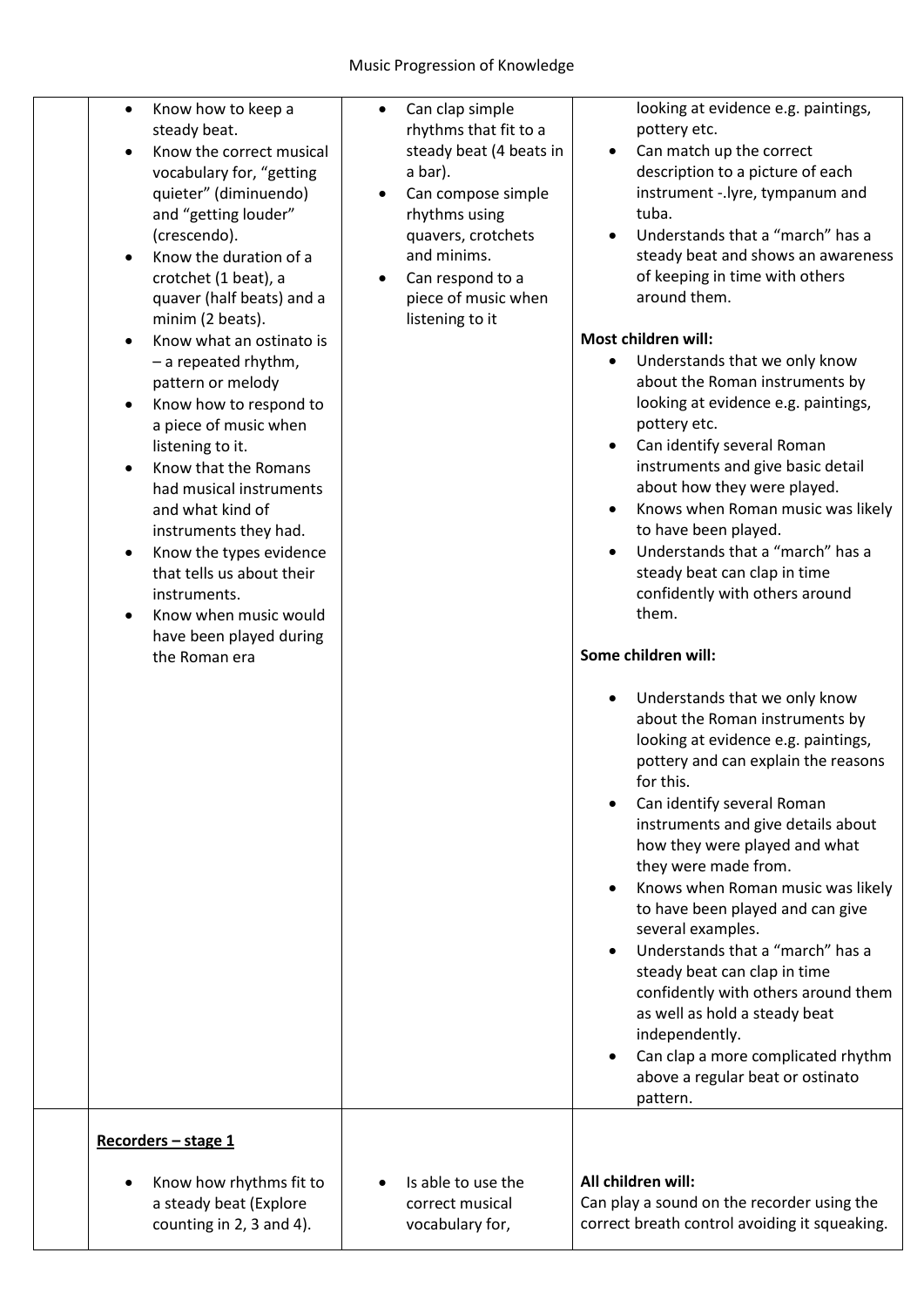| $\bullet$<br>$\bullet$<br>$\bullet$<br>$\bullet$ | Know how to keep a<br>steady beat.<br>Know that each bar must<br>have the same amount of<br>beats.<br>Know the correct musical<br>vocabulary for, "getting<br>quieter" and "getting<br>louder".<br>Know the duration of a<br>crotchet (1 beat), a<br>quaver (half beats) and a<br>minim (2 beats).<br>Know that in music, a<br>scale is a set of notes in<br>order of their pitch. If the<br>pitch is becoming higher,<br>it is called an<br>ascending scale. If the<br>pitch is becoming lower,<br>it is called a descending<br>scale.<br>Know what a recorder is.<br>Know where a recorder<br>fits in to music history.<br>Know that a recorder is a<br>member of the<br>woodwind family.<br>Know how to play a<br>sound on the recorder.<br>Know how to play several<br>different notes on the<br>recorder $(B, A, \& G)$ .<br>Know how to hold the<br>recorder correctly.<br>Know the names of<br>different parts of the<br>recorder.<br>Know what a treble clef<br>is.<br>Know how to draw a<br>treble clef. | "getting quieter" and<br>"getting louder".<br>Can play the notes B,<br>$\bullet$<br>A and G on the<br>recorder.<br>Can identify the<br>$\bullet$<br>duration of a crotchet<br>(1 beat), a quaver<br>(half beats) and a<br>minim (2 beats)<br>visually and when<br>writing own<br>compositions.<br>Can hold the recorder<br>$\bullet$<br>correctly with the left<br>hand at the top.<br>Can blow into the<br>$\bullet$<br>recorder correctly to<br>make a sound.<br>Can keep a steady<br>$\bullet$<br>beat.<br>Can play notes B, A<br>٠<br>and G for the duration<br>of a crotchet (1 beat),<br>a quaver (half beats)<br>and a minim (2 beats).<br>Can name the<br>$\bullet$<br>different parts of a<br>recorder.<br>Know that a treble<br>$\bullet$<br>clef is found at the<br>start of each line of<br>music written for the<br>recorder. | Most children will:<br>Can play the notes B, A and G on the<br>recorder accurately but still requires the<br>names on the notes to be written<br>underneath.<br>Some children will:<br>Can play the notes B, A and G on the<br>recorder accurately by reading the written<br>notation. |
|--------------------------------------------------|-------------------------------------------------------------------------------------------------------------------------------------------------------------------------------------------------------------------------------------------------------------------------------------------------------------------------------------------------------------------------------------------------------------------------------------------------------------------------------------------------------------------------------------------------------------------------------------------------------------------------------------------------------------------------------------------------------------------------------------------------------------------------------------------------------------------------------------------------------------------------------------------------------------------------------------------------------------------------------------------------------------------|--------------------------------------------------------------------------------------------------------------------------------------------------------------------------------------------------------------------------------------------------------------------------------------------------------------------------------------------------------------------------------------------------------------------------------------------------------------------------------------------------------------------------------------------------------------------------------------------------------------------------------------------------------------------------------------------------------------------------------------------------------------------------------------------------------------------------------------------|----------------------------------------------------------------------------------------------------------------------------------------------------------------------------------------------------------------------------------------------------------------------------------------|
|                                                  |                                                                                                                                                                                                                                                                                                                                                                                                                                                                                                                                                                                                                                                                                                                                                                                                                                                                                                                                                                                                                   |                                                                                                                                                                                                                                                                                                                                                                                                                                                                                                                                                                                                                                                                                                                                                                                                                                            |                                                                                                                                                                                                                                                                                        |

|  | EDGE<br>KNO<br>IWI<br>יי | 111<br>\K I<br>_____ | -----<br>NMF |
|--|--------------------------|----------------------|--------------|
|--|--------------------------|----------------------|--------------|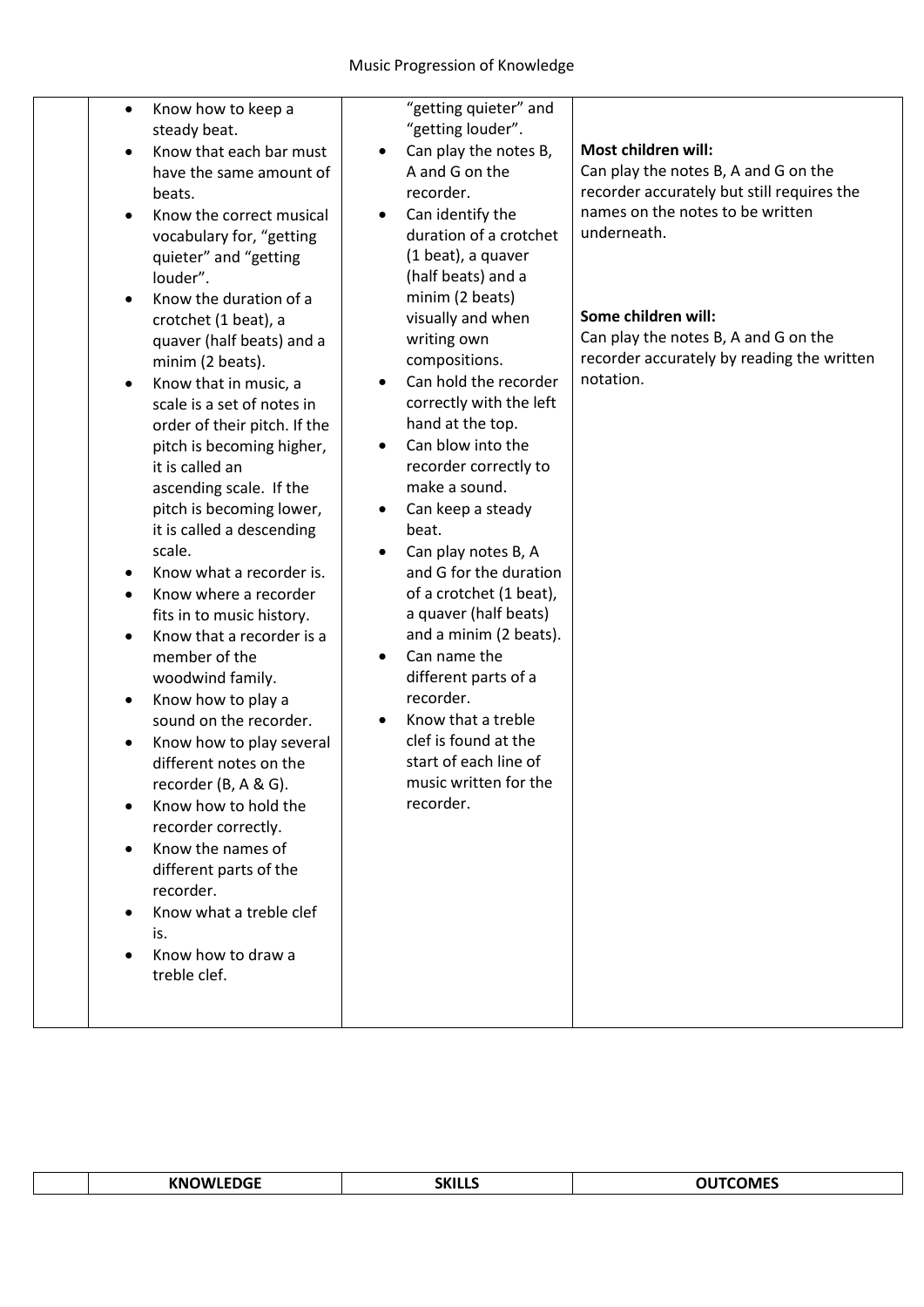| Year<br>4 | <b>Notation 2</b><br>HMS / MC unit - Walking the<br><b>Dog</b>                                                                                                                                                                                                                                                                                                                                                                                                                         |                                                                                                                                                                                                                                                                                                                                                                                          |                                                                                                                                                                                                                                                                                                                                                                                                                                                                                                                                                                                                                                                       |
|-----------|----------------------------------------------------------------------------------------------------------------------------------------------------------------------------------------------------------------------------------------------------------------------------------------------------------------------------------------------------------------------------------------------------------------------------------------------------------------------------------------|------------------------------------------------------------------------------------------------------------------------------------------------------------------------------------------------------------------------------------------------------------------------------------------------------------------------------------------------------------------------------------------|-------------------------------------------------------------------------------------------------------------------------------------------------------------------------------------------------------------------------------------------------------------------------------------------------------------------------------------------------------------------------------------------------------------------------------------------------------------------------------------------------------------------------------------------------------------------------------------------------------------------------------------------------------|
|           | Know how rhythms fit to<br>a steady beat (Explore<br>counting 4).<br>Know how to keep a<br>steady beat.<br>Know the correct musical<br>vocabulary for, "getting<br>quieter" (diminuendo)<br>and "getting louder"<br>(crescendo).<br>Know the duration of a<br>crotchet (1 beat), a<br>quaver (half beats) and a<br>minim (2 beats).<br>Know what an ostinato is<br>$-$ a repeated rhythm,<br>pattern or melody<br>Know how to respond to<br>a piece of music when<br>listening to it.  | Can identify the<br>steady beat<br>Can keep a steady<br>beat by clapping,<br>marching or playing in<br>time.<br>Can clap simple<br>rhythms that fit to a<br>steady beat (4 beats in<br>a bar).<br>Can compose simple<br>rhythms using<br>quavers, crotchets<br>and minims.<br>Can respond to a<br>piece of music when<br>listening to it                                                 | All children will:<br>Understands that a music often has<br>$\bullet$<br>a steady beat<br>Shows an awareness of keeping in<br>$\bullet$<br>time with others around them.<br>Most children will:<br>Understands that a music often has<br>a steady beat<br>Is able to keep to a steady beat in a<br>$\bullet$<br>group with others for support if<br>needed.<br>Some children will:<br>Understands that music often has a<br>$\bullet$<br>steady beat can clap in time<br>confidently with others around them<br>as well as hold a steady beat<br>independently.<br>Can clap a more complicated rhythm<br>above a regular beat or ostinato<br>pattern. |
|           | <b>UKULELE 1</b><br>Know how rhythms fit to<br>a steady beat.(Explore<br>counting in 2, 3 and 4).<br>Know how to keep a<br>$\bullet$<br>steady beat.<br>Know the correct musical<br>vocabulary for, "getting<br>quieter" and "getting<br>louder".<br>Know the duration of a<br>crotchet (1 beat), a<br>quaver (half beats) and a<br>minim (2 beats).<br>Know what a chord is.<br>Know where a ukulele<br>originates from and know<br>that it is a string<br>instrument with 4 strings. | Is able to use the<br>correct musical<br>vocabulary for,<br>"getting quieter" and<br>"getting louder".<br>Can play the chords of<br>C, F, G and G7 on the<br>ukulele.<br>Can hold the ukulele<br>correctly.<br>Can strum the ukulele.<br>Can keep a steady<br>beat.<br>Can play chords for<br>the duration of a<br>crotchet (1 beat), a<br>quaver (half beats)<br>and a minim (2 beats). | All children will:<br>Be able to hold a ukulele correctly<br>٠<br>strum a simple down strum pattern<br>on the chords of C.<br>Most children will:<br>Be able to hold a ukulele correctly<br>$\bullet$<br>strum a simple down strum pattern<br>$\bullet$<br>on the chords of C and F confidently.<br>Some children will:<br>Be able to hold a ukulele correctly<br>$\bullet$<br>and strum a simple down strum<br>pattern on the chords of C, F, G, G7<br>and D7 confidently.                                                                                                                                                                           |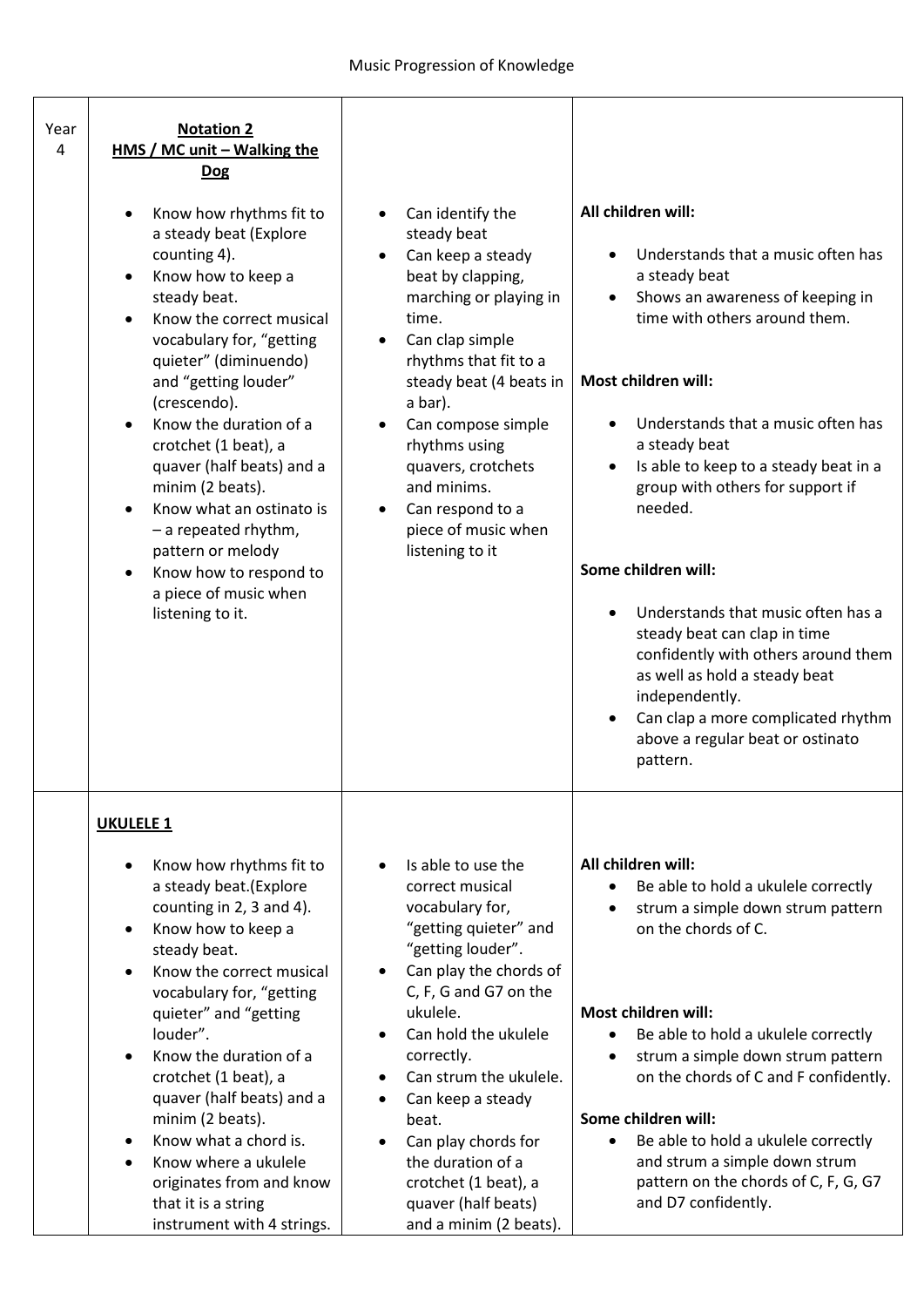| Know how to strum the<br>$\bullet$<br>ukulele.<br>Know how to play several<br>$\bullet$<br>different chords on the<br>ukulele.<br>Know how to hold the<br>$\bullet$<br>ukulele correctly.<br>Know how to tune the<br>$\bullet$<br>ukulele.<br>Know the names of<br>$\bullet$<br>different parts of the<br>ukulele.                                                                                                                                                                                                                                                                                                                                                                                                                                                                                                                                                                                                                                                                                                                                                                                    | Can tune a ukulele by<br>$\bullet$<br>tightening / loosening<br>the strings.<br>Can name the<br>$\bullet$<br>different parts of a<br>ukulele.                                                                                                                                                                                                                                                                                                                                                                                                                                                                                                                                                                                                                                                                                                                                                                  |                                                                                                                                                                                                                                                                                                                                                                                                             |
|-------------------------------------------------------------------------------------------------------------------------------------------------------------------------------------------------------------------------------------------------------------------------------------------------------------------------------------------------------------------------------------------------------------------------------------------------------------------------------------------------------------------------------------------------------------------------------------------------------------------------------------------------------------------------------------------------------------------------------------------------------------------------------------------------------------------------------------------------------------------------------------------------------------------------------------------------------------------------------------------------------------------------------------------------------------------------------------------------------|----------------------------------------------------------------------------------------------------------------------------------------------------------------------------------------------------------------------------------------------------------------------------------------------------------------------------------------------------------------------------------------------------------------------------------------------------------------------------------------------------------------------------------------------------------------------------------------------------------------------------------------------------------------------------------------------------------------------------------------------------------------------------------------------------------------------------------------------------------------------------------------------------------------|-------------------------------------------------------------------------------------------------------------------------------------------------------------------------------------------------------------------------------------------------------------------------------------------------------------------------------------------------------------------------------------------------------------|
| Recorders - stage 1<br>Know how rhythms fit to<br>a steady beat.(Explore<br>counting in 2, 3 and 4).<br>Know how to keep a<br>$\bullet$<br>steady beat.<br>Know that each bar must<br>$\bullet$<br>have the same amount of<br>beats.<br>Know the correct musical<br>$\bullet$<br>vocabulary for, "getting<br>quieter" and "getting<br>louder".<br>Know the duration of a<br>crotchet (1 beat), a<br>quaver (half beats) and a<br>minim (2 beats).<br>Know that in music, a<br>scale is a set of notes in<br>order of their pitch. If the<br>pitch is becoming higher,<br>it is called an<br>ascending scale. If the<br>pitch is becoming lower,<br>it is called a descending<br>scale.<br>Know what a recorder is.<br>$\bullet$<br>Know where a recorder<br>$\bullet$<br>fits in to music history.<br>Know that a recorder is a<br>$\bullet$<br>member of the<br>woodwind family.<br>Know how to play a<br>$\bullet$<br>sound on the recorder.<br>Know how to play several<br>$\bullet$<br>different notes on the<br>recorder (B, A & G).<br>Know how to hold the<br>$\bullet$<br>recorder correctly. | Is able to use the<br>$\bullet$<br>correct musical<br>vocabulary for,<br>"getting quieter" and<br>"getting louder".<br>Can play the notes B,<br>$\bullet$<br>A and G on the<br>recorder.<br>Can identify the<br>$\bullet$<br>duration of a crotchet<br>(1 beat), a quaver<br>(half beats) and a<br>minim (2 beats)<br>visually and when<br>writing own<br>compositions.<br>Can hold the recorder<br>correctly with the left<br>hand at the top.<br>Can blow into the<br>$\bullet$<br>recorder correctly to<br>make a sound.<br>Can keep a steady<br>$\bullet$<br>beat.<br>Can play notes B, A<br>$\bullet$<br>and G for the duration<br>of a crotchet (1 beat),<br>a quaver (half beats)<br>and a minim (2 beats).<br>Can name the<br>$\bullet$<br>different parts of a<br>recorder.<br>Know that a treble<br>$\bullet$<br>clef is found at the<br>start of each line of<br>music written for the<br>recorder. | All children will:<br>Can play a sound on the recorder using the<br>correct breath control avoiding it squeaking.<br>Most children will:<br>Can play the notes B, A and G on the<br>recorder accurately but still requires the<br>names on the notes to be written<br>underneath.<br>Some children will:<br>Can play the notes B, A and G on the<br>recorder accurately by reading the written<br>notation. |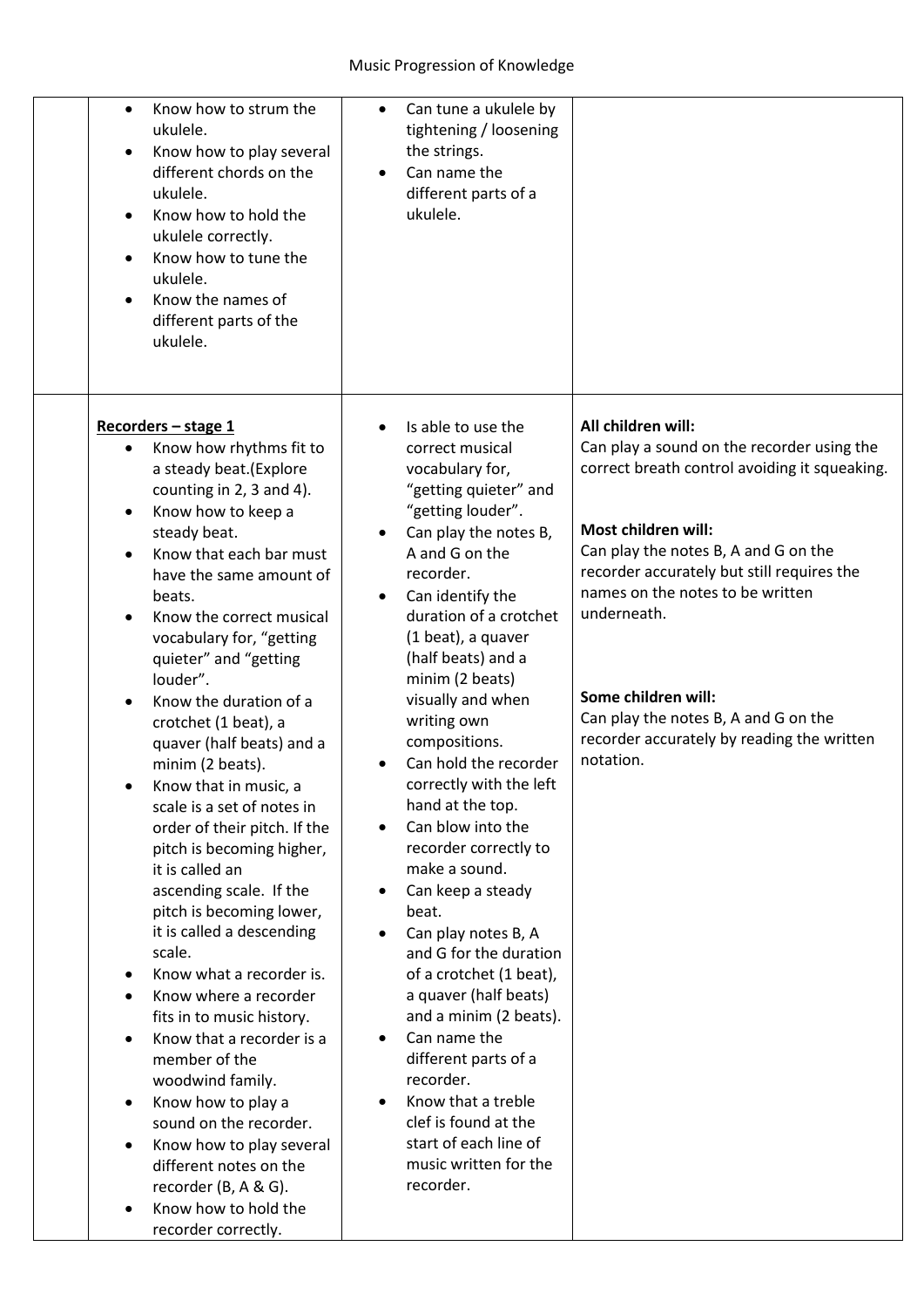| Know the names of<br>$\bullet$<br>different parts of the<br>recorder.          |  |
|--------------------------------------------------------------------------------|--|
| Know what a treble clef<br>$\bullet$<br>is.<br>Know how to draw a<br>$\bullet$ |  |
| treble clef.                                                                   |  |

|  | $- - - -$<br>.<br>-DG<br>vм.<br>IW<br>. . | <b>SKI</b><br>_____ | ͳϹϴϺϜϚ<br>---- |
|--|-------------------------------------------|---------------------|----------------|
|--|-------------------------------------------|---------------------|----------------|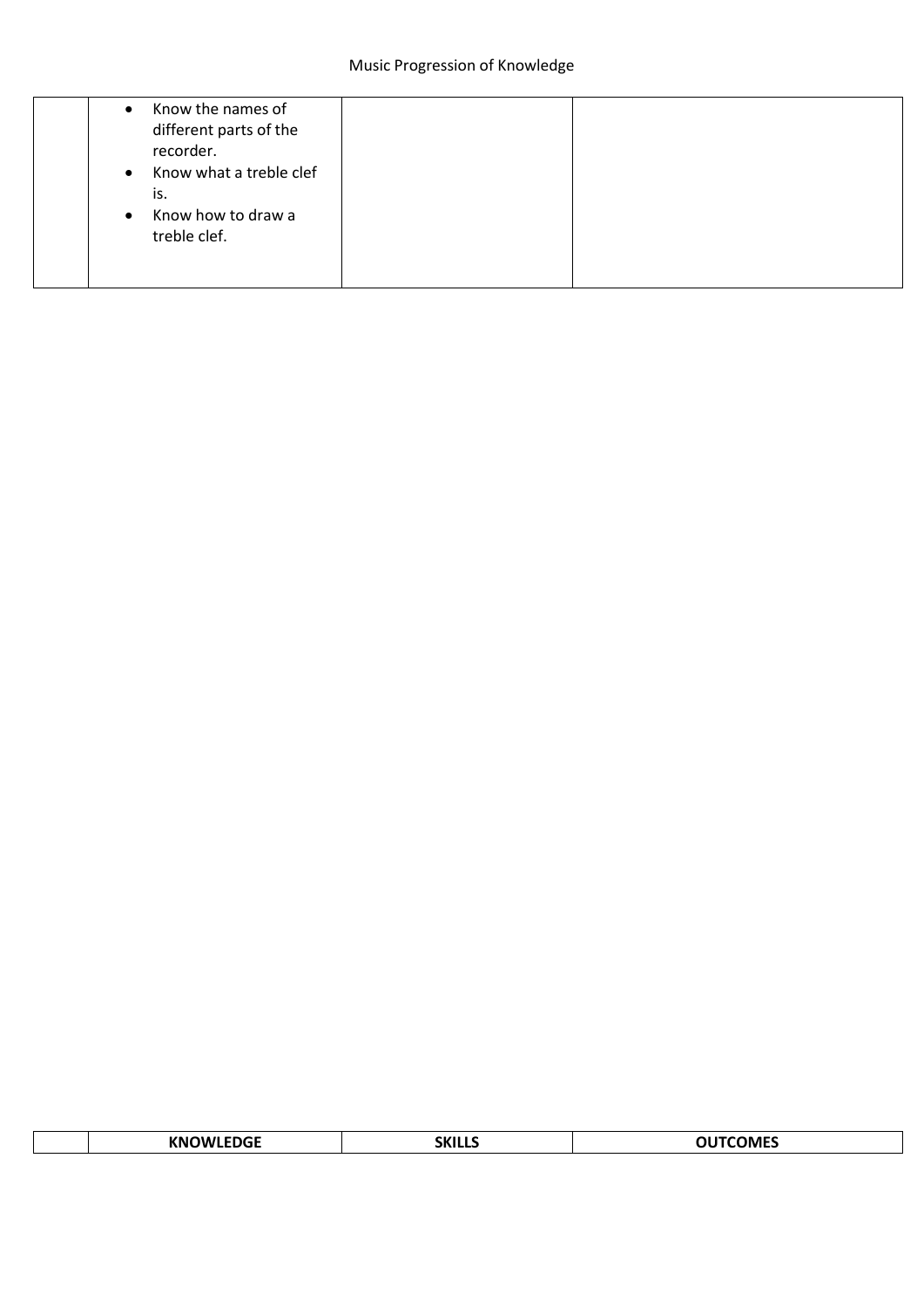| Year<br>5 | Recorders - stage 1                                                                                              | All children will:<br>Is able to use the                                                                                                                                        |
|-----------|------------------------------------------------------------------------------------------------------------------|---------------------------------------------------------------------------------------------------------------------------------------------------------------------------------|
|           | Know how rhythms fit to<br>a steady beat.(Explore<br>counting in 2, 3 and 4).<br>Know how to keep a<br>$\bullet$ | Can play a sound on the recorder using the<br>correct musical<br>correct breath control avoiding it squeaking.<br>vocabulary for,<br>"getting quieter" and<br>"getting louder". |
|           | steady beat.                                                                                                     | Most children will:<br>Can play the notes B,<br>$\bullet$                                                                                                                       |
|           | Know that each bar must                                                                                          | Can play the notes B, A and G on the<br>A and G on the                                                                                                                          |
|           | have the same amount of                                                                                          | recorder accurately but still requires the<br>recorder.                                                                                                                         |
|           | beats.                                                                                                           | names on the notes to be written<br>Can identify the<br>$\bullet$<br>underneath.                                                                                                |
|           | Know the correct musical<br>vocabulary for, "getting<br>quieter" and "getting<br>louder".                        | duration of a crotchet<br>(1 beat), a quaver<br>(half beats) and a<br>minim (2 beats)                                                                                           |
|           | Know the duration of a                                                                                           | Some children will:<br>visually and when                                                                                                                                        |
|           | crotchet (1 beat), a                                                                                             | Can play the notes B, A and G on the<br>writing own                                                                                                                             |
|           | quaver (half beats) and a                                                                                        | recorder accurately by reading the written<br>compositions.<br>notation.<br>Can hold the recorder                                                                               |
|           | minim (2 beats).<br>Know that in music, a<br>$\bullet$                                                           | $\bullet$<br>correctly with the left                                                                                                                                            |
|           | scale is a set of notes in                                                                                       | hand at the top.                                                                                                                                                                |
|           | order of their pitch. If the                                                                                     | Can blow into the                                                                                                                                                               |
|           | pitch is becoming higher,                                                                                        | recorder correctly to                                                                                                                                                           |
|           | it is called an                                                                                                  | make a sound.                                                                                                                                                                   |
|           | ascending scale. If the<br>pitch is becoming lower,                                                              | Can keep a steady<br>beat.                                                                                                                                                      |
|           | it is called a descending                                                                                        | Can play notes B, A                                                                                                                                                             |
|           | scale.                                                                                                           | and G for the duration                                                                                                                                                          |
|           | Know what a recorder is.<br>٠                                                                                    | of a crotchet (1 beat),                                                                                                                                                         |
|           | Know where a recorder                                                                                            | a quaver (half beats)                                                                                                                                                           |
|           | fits in to music history.                                                                                        | and a minim (2 beats).<br>Can name the                                                                                                                                          |
|           | Know that a recorder is a<br>member of the<br>woodwind family.                                                   | different parts of a<br>recorder.                                                                                                                                               |
|           | Know how to play a<br>$\bullet$                                                                                  | Know that a treble                                                                                                                                                              |
|           | sound on the recorder.                                                                                           | clef is found at the                                                                                                                                                            |
|           | Know how to play several<br>$\bullet$                                                                            | start of each line of                                                                                                                                                           |
|           | different notes on the                                                                                           | music written for the                                                                                                                                                           |
|           | recorder (B, A & G).                                                                                             | recorder.                                                                                                                                                                       |
|           | Know how to hold the<br>recorder correctly.                                                                      |                                                                                                                                                                                 |
|           | Know the names of                                                                                                |                                                                                                                                                                                 |
|           | different parts of the<br>recorder.                                                                              |                                                                                                                                                                                 |
|           | Know what a treble clef                                                                                          |                                                                                                                                                                                 |
|           | is.                                                                                                              |                                                                                                                                                                                 |
|           | Know how to draw a<br>treble clef.                                                                               |                                                                                                                                                                                 |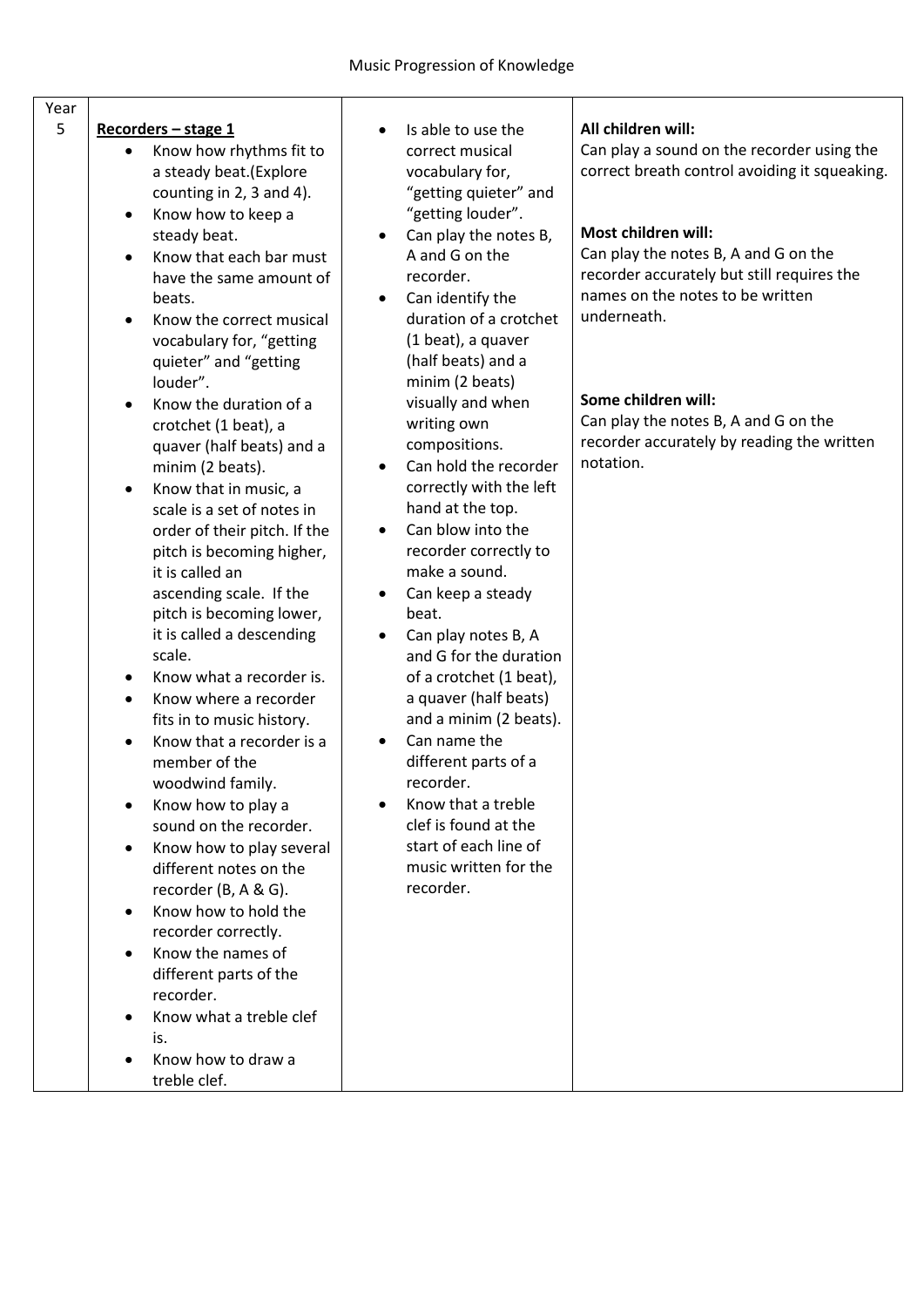| Meet the orchestra                                                                                                                                                                                                                                                                                                                                                                                                                                                                                                                                   | They can identify the                                                                                                                                                                                                                                                                                                                                                                                                                                                                                | All children will:                                                                                                                                                                                                                                                                                                                                                                                                                                                                                                                                                                                                                                                                                                                                                                                                                                                                                                                                                                                                                                                                                                                                           |
|------------------------------------------------------------------------------------------------------------------------------------------------------------------------------------------------------------------------------------------------------------------------------------------------------------------------------------------------------------------------------------------------------------------------------------------------------------------------------------------------------------------------------------------------------|------------------------------------------------------------------------------------------------------------------------------------------------------------------------------------------------------------------------------------------------------------------------------------------------------------------------------------------------------------------------------------------------------------------------------------------------------------------------------------------------------|--------------------------------------------------------------------------------------------------------------------------------------------------------------------------------------------------------------------------------------------------------------------------------------------------------------------------------------------------------------------------------------------------------------------------------------------------------------------------------------------------------------------------------------------------------------------------------------------------------------------------------------------------------------------------------------------------------------------------------------------------------------------------------------------------------------------------------------------------------------------------------------------------------------------------------------------------------------------------------------------------------------------------------------------------------------------------------------------------------------------------------------------------------------|
| Know the names of the<br>instruments of the<br>orchestra (double bass,<br>cello, viola, violin,<br>clarinet, oboe, bassoon,<br>flute, trumpet, trombone,<br>French horn, timpani and<br>the percussion section).<br>Know which instruments<br>$\bullet$<br>belong to the different<br>families (woodwind,<br>brass, strings and<br>percussion).<br>Know the different<br>٠<br>sections of an orchestra -<br>the different families.<br>Know that the conductor<br>$\bullet$<br>is a key member of the<br>orchestra and keeps the<br>players in time. | family an instrument<br>belongs to.<br>They can name the<br>$\bullet$<br>instruments of an<br>orchestra. (double<br>bass, cello, viola,<br>violin, clarinet, oboe,<br>bassoon, flute,<br>trumpet, trombone,<br>French horn, timpani<br>and the percussion<br>section).<br>They can explain the<br>role of the conductor<br>in an orchestra.<br>They can explain how<br>different instruments<br>are played and how<br>they make a sound.<br>They can identify the<br>instrument making<br>the sound. | Know the names of the different<br>instrument families<br>Know the instruments that belong to<br>$\overline{\phantom{a}}$<br>the different families<br>Know the role and importance of the<br>orchestra conductor.<br>Most children will:<br>Know the names of the different<br>instrument families<br>Know the instruments that belong to<br>the different families<br>Understand that an orchestra is<br>organised into different instrument<br>family sections<br>Know the role and importance of the<br>$\overline{\phantom{a}}$<br>orchestra conductor.<br>Some children will:<br>Know the names of the different<br>instrument families<br>Know the instruments that belong to<br>the different families<br>Be able to accurately recognise the<br>$\overline{\phantom{a}}$<br>names of different musical<br>instruments<br>Understand that an orchestra is<br>organised into different instrument<br>family sections - they will be able to<br>name the instruments in the<br>sections and explain why there are<br>more strings than there are<br>woodwind instruments in an<br>orchestra.<br>Understand why a conductor is vital<br>to an orchestra |
| <b>UKULELE 1</b>                                                                                                                                                                                                                                                                                                                                                                                                                                                                                                                                     |                                                                                                                                                                                                                                                                                                                                                                                                                                                                                                      |                                                                                                                                                                                                                                                                                                                                                                                                                                                                                                                                                                                                                                                                                                                                                                                                                                                                                                                                                                                                                                                                                                                                                              |
| Know how rhythms fit to<br>a steady beat.(Explore<br>counting in 2, 3 and 4).<br>Know how to keep a<br>$\bullet$<br>steady beat.<br>Know the correct musical<br>vocabulary for, "getting<br>quieter" and "getting<br>louder".<br>Know the duration of a<br>crotchet (1 beat), a<br>quaver (half beats) and a<br>minim (2 beats).                                                                                                                                                                                                                     | Is able to use the<br>correct musical<br>vocabulary for,<br>"getting quieter" and<br>"getting louder".<br>Can play the chords of<br>C, F, G and G7 on the<br>ukulele.<br>Can hold the ukulele<br>correctly.<br>Can strum the ukulele.<br>Can keep a steady<br>٠<br>beat.                                                                                                                                                                                                                             | All children will:<br>Be able to hold a ukulele correctly<br>$\bullet$<br>strum a simple down strum pattern<br>$\bullet$<br>on the chords of C.<br>Most children will:<br>Be able to hold a ukulele correctly<br>$\bullet$<br>strum a simple down strum pattern<br>on the chords of C and F confidently.<br>Some children will:                                                                                                                                                                                                                                                                                                                                                                                                                                                                                                                                                                                                                                                                                                                                                                                                                              |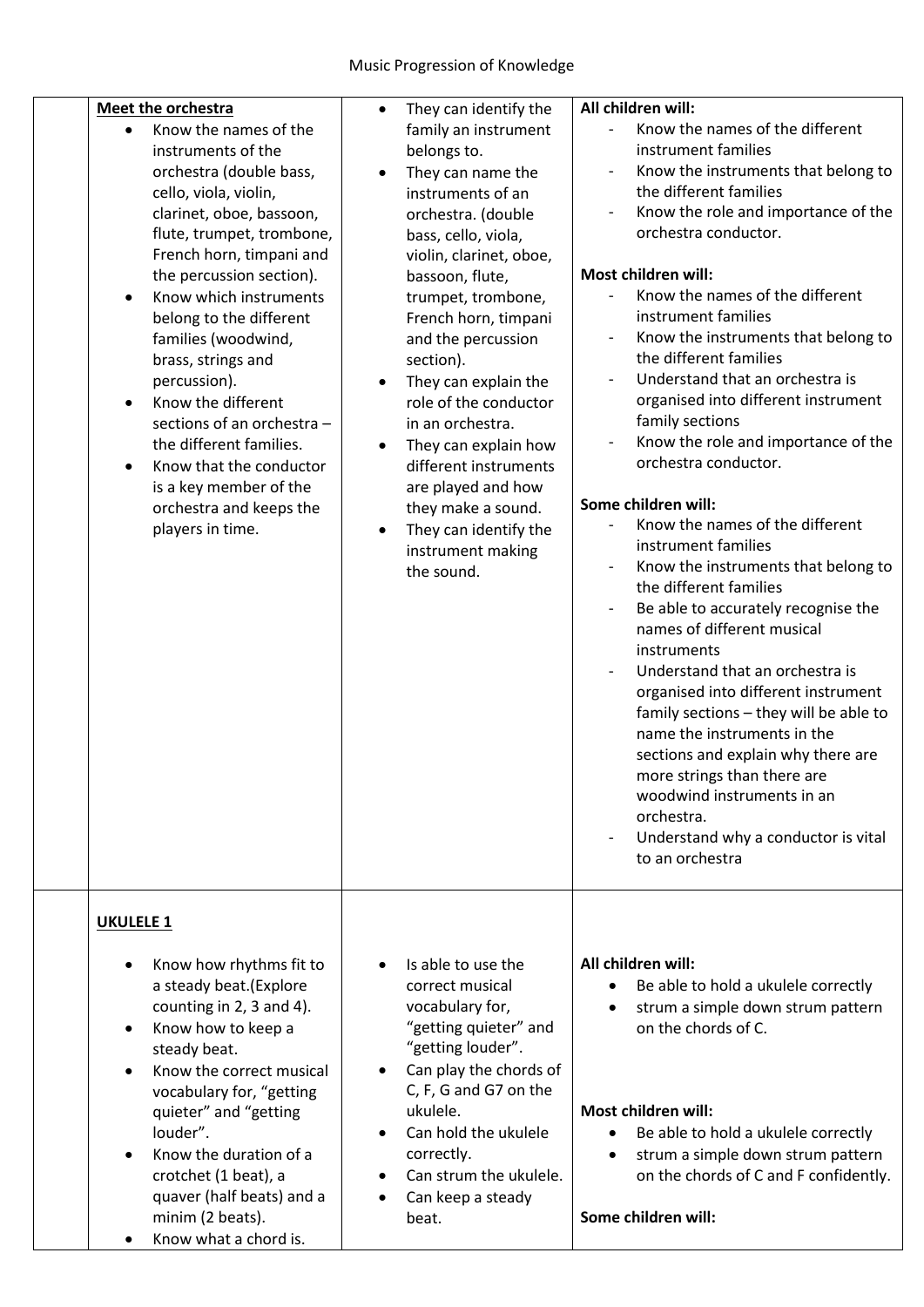| Know where a ukulele<br>originates from and know<br>that it is a string<br>instrument with 4 strings.<br>Know how to strum the<br>$\bullet$<br>ukulele.<br>Know how to play several<br>$\bullet$<br>different chords on the<br>ukulele.<br>Know how to hold the<br>$\bullet$<br>ukulele correctly.<br>Know how to tune the<br>ukulele.<br>Know the names of<br>different parts of the<br>ukulele. | Can play chords for<br>the duration of a<br>crotchet (1 beat), a<br>quaver (half beats)<br>and a minim (2 beats).<br>Can tune a ukulele by<br>$\bullet$<br>tightening / loosening<br>the strings.<br>Can name the<br>different parts of a<br>ukulele. | Be able to hold a ukulele correctly<br>and strum a simple down strum<br>pattern on the chords of C, F, G, G7<br>and D7 confidently. |
|---------------------------------------------------------------------------------------------------------------------------------------------------------------------------------------------------------------------------------------------------------------------------------------------------------------------------------------------------------------------------------------------------|-------------------------------------------------------------------------------------------------------------------------------------------------------------------------------------------------------------------------------------------------------|-------------------------------------------------------------------------------------------------------------------------------------|
|                                                                                                                                                                                                                                                                                                                                                                                                   |                                                                                                                                                                                                                                                       |                                                                                                                                     |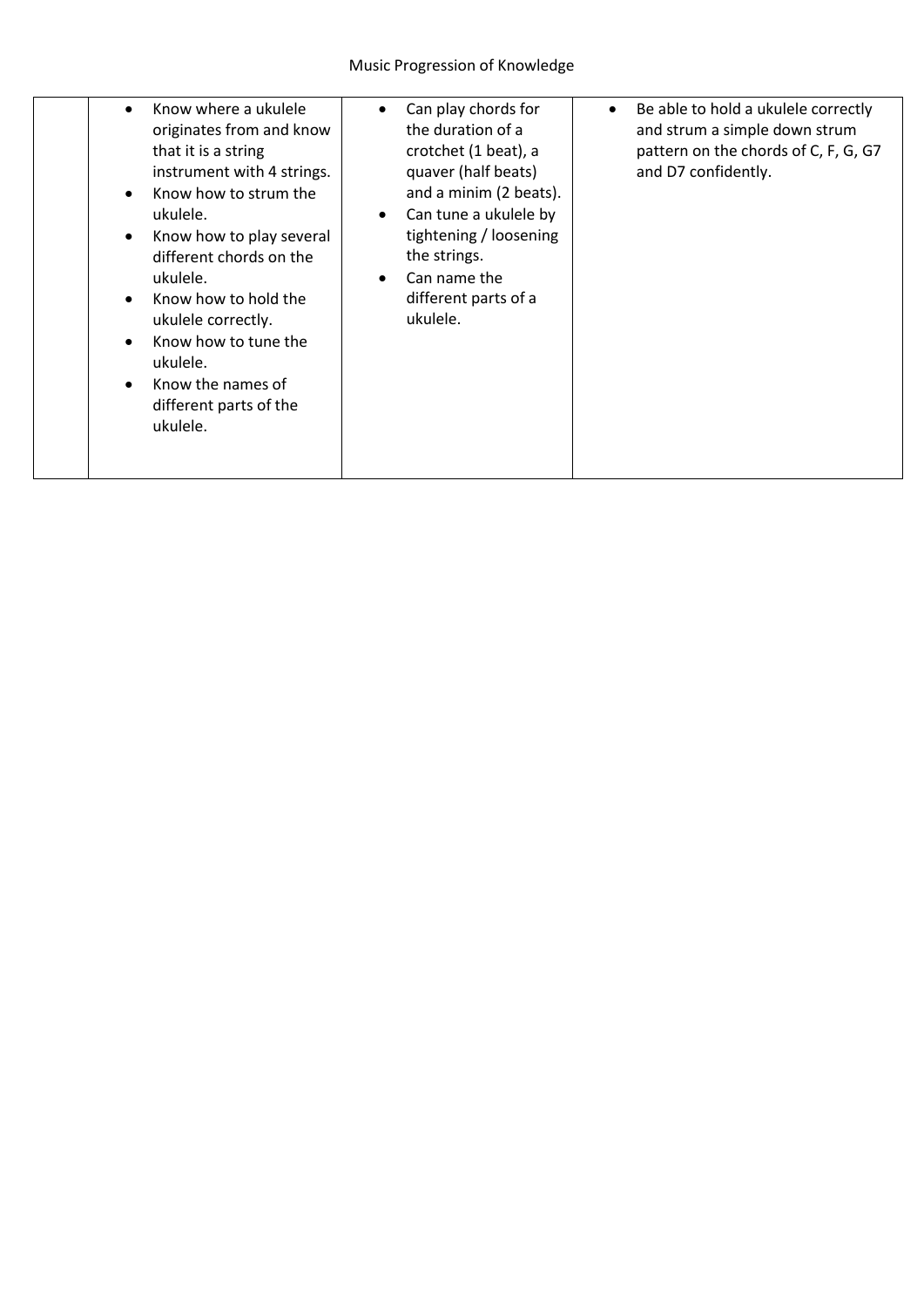|           | <b>KNOWLEDGE</b>                                                                                                                                                                                                                                                                                                                                                                                                                                                                                                                                                                                                                                                                                                                                                                                                                                    | <b>SKILLS</b>                                                                                                                                                                                                                                                                                                                                                                                                                                                                                                                                                                                                           | <b>OUTCOMES</b>                                                                                                                                                                                                                                                                                                                                                                                                                                           |
|-----------|-----------------------------------------------------------------------------------------------------------------------------------------------------------------------------------------------------------------------------------------------------------------------------------------------------------------------------------------------------------------------------------------------------------------------------------------------------------------------------------------------------------------------------------------------------------------------------------------------------------------------------------------------------------------------------------------------------------------------------------------------------------------------------------------------------------------------------------------------------|-------------------------------------------------------------------------------------------------------------------------------------------------------------------------------------------------------------------------------------------------------------------------------------------------------------------------------------------------------------------------------------------------------------------------------------------------------------------------------------------------------------------------------------------------------------------------------------------------------------------------|-----------------------------------------------------------------------------------------------------------------------------------------------------------------------------------------------------------------------------------------------------------------------------------------------------------------------------------------------------------------------------------------------------------------------------------------------------------|
| Year<br>6 | <b>UKULELE 1</b><br>Know how rhythms fit to<br>a steady beat.(Explore<br>counting in 2, 3 and 4).<br>Know how to keep a<br>$\bullet$<br>steady beat.<br>Know the correct musical<br>$\bullet$<br>vocabulary for, "getting<br>quieter" and "getting<br>louder".<br>Know the duration of a<br>$\bullet$<br>crotchet (1 beat), a<br>quaver (half beats) and a<br>minim (2 beats).<br>Know what a chord is.<br>$\bullet$<br>Know where a ukulele<br>$\bullet$<br>originates from and know<br>that it is a string<br>instrument with 4 strings.<br>Know how to strum the<br>$\bullet$<br>ukulele.<br>Know how to play several<br>$\bullet$<br>different chords on the<br>ukulele.<br>Know how to hold the<br>$\bullet$<br>ukulele correctly.<br>Know how to tune the<br>$\bullet$<br>ukulele.<br>Know the names of<br>different parts of the<br>ukulele. | Is able to use the<br>$\bullet$<br>correct musical<br>vocabulary for,<br>"getting quieter" and<br>"getting louder".<br>Can play the chords of<br>$\bullet$<br>C, F, G and G7 on the<br>ukulele.<br>Can hold the ukulele<br>$\bullet$<br>correctly.<br>Can strum the ukulele.<br>$\bullet$<br>Can keep a steady<br>$\bullet$<br>beat.<br>Can play chords for<br>$\bullet$<br>the duration of a<br>crotchet (1 beat), a<br>quaver (half beats)<br>and a minim (2 beats).<br>Can tune a ukulele by<br>$\bullet$<br>tightening / loosening<br>the strings.<br>Can name the<br>$\bullet$<br>different parts of a<br>ukulele. | All children will:<br>Be able to hold a ukulele correctly<br>strum a simple down strum pattern<br>$\bullet$<br>on the chords of C.<br>Most children will:<br>Be able to hold a ukulele correctly<br>strum a simple down strum pattern<br>on the chords of C and F confidently.<br>Some children will:<br>Be able to hold a ukulele correctly<br>$\bullet$<br>and strum a simple down strum<br>pattern on the chords of C, F, G, G7<br>and D7 confidently. |
|           | <b>The History of Black Music</b><br>Know the names of and recognise some famous black musicians<br>and musical artists.<br>Know how music has evolved over the last century.<br>Know the influence of black culture in modern music.<br>Can name the different genres of black music.                                                                                                                                                                                                                                                                                                                                                                                                                                                                                                                                                              |                                                                                                                                                                                                                                                                                                                                                                                                                                                                                                                                                                                                                         | Some children will:<br>Identify some famous black<br>musicians and musical artists.<br>To understand how music has<br>evolved over the last century.<br>Evaluate the influence of black<br>culture in modern music.<br><b>Most children will:</b><br>Identify some famous black<br>musicians and musical artists.<br>To understand how music has                                                                                                          |
|           | Know the origins of black music.                                                                                                                                                                                                                                                                                                                                                                                                                                                                                                                                                                                                                                                                                                                                                                                                                    |                                                                                                                                                                                                                                                                                                                                                                                                                                                                                                                                                                                                                         | evolved over the last century<br>All children will:<br>Identify some famous black<br>musicians and musical artists.                                                                                                                                                                                                                                                                                                                                       |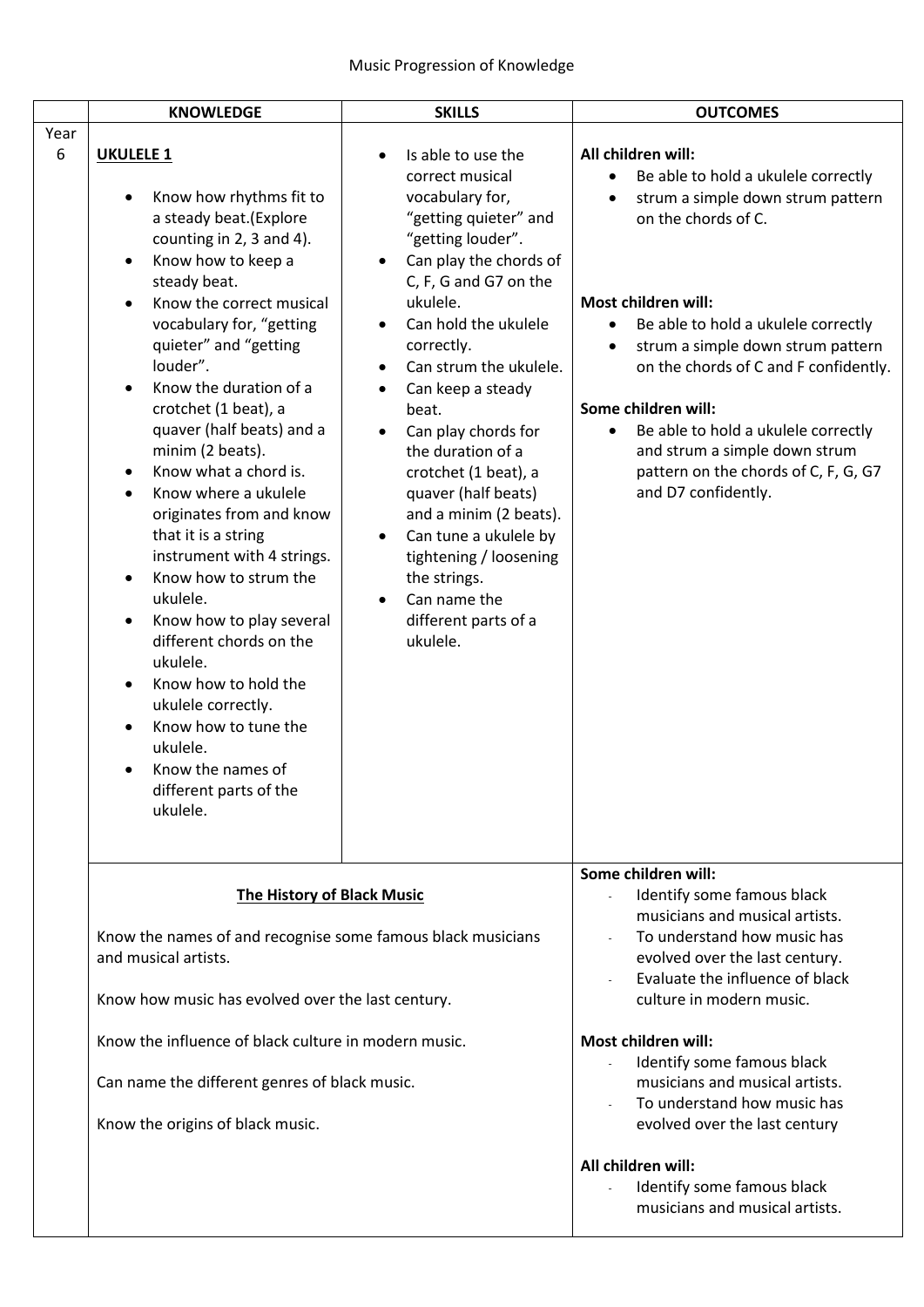|                                                                                                                                                                                                                                                                                                                                                                                                                                                                                                                                                                                                                                                                                                                                                                                                                                                                                                                                                                                                                                                                                                                                                                                                                                    |                                                                                                                                                                                                                                                                                                                                                                                                                                                                                                                                                                                                                                                                                                                                                                                                                                                                                                   | Recognise different styles of black<br>music.                                                                                                                                                                                                                                                                                                                                                               |
|------------------------------------------------------------------------------------------------------------------------------------------------------------------------------------------------------------------------------------------------------------------------------------------------------------------------------------------------------------------------------------------------------------------------------------------------------------------------------------------------------------------------------------------------------------------------------------------------------------------------------------------------------------------------------------------------------------------------------------------------------------------------------------------------------------------------------------------------------------------------------------------------------------------------------------------------------------------------------------------------------------------------------------------------------------------------------------------------------------------------------------------------------------------------------------------------------------------------------------|---------------------------------------------------------------------------------------------------------------------------------------------------------------------------------------------------------------------------------------------------------------------------------------------------------------------------------------------------------------------------------------------------------------------------------------------------------------------------------------------------------------------------------------------------------------------------------------------------------------------------------------------------------------------------------------------------------------------------------------------------------------------------------------------------------------------------------------------------------------------------------------------------|-------------------------------------------------------------------------------------------------------------------------------------------------------------------------------------------------------------------------------------------------------------------------------------------------------------------------------------------------------------------------------------------------------------|
| Recorders - stage 1<br>Know how rhythms fit to<br>a steady beat.(Explore<br>counting in 2, 3 and 4).<br>Know how to keep a<br>$\bullet$<br>steady beat.<br>Know that each bar must<br>$\bullet$<br>have the same amount of<br>beats.<br>Know the correct musical<br>$\bullet$<br>vocabulary for, "getting<br>quieter" and "getting<br>louder".<br>Know the duration of a<br>$\bullet$<br>crotchet (1 beat), a<br>quaver (half beats) and a<br>minim (2 beats).<br>Know that in music, a<br>$\bullet$<br>scale is a set of notes in<br>order of their pitch. If the<br>pitch is becoming higher,<br>it is called an<br>ascending scale. If the<br>pitch is becoming lower,<br>it is called a descending<br>scale.<br>Know what a recorder is.<br>٠<br>Know where a recorder<br>$\bullet$<br>fits in to music history.<br>Know that a recorder is a<br>$\bullet$<br>member of the<br>woodwind family.<br>Know how to play a<br>$\bullet$<br>sound on the recorder.<br>Know how to play several<br>$\bullet$<br>different notes on the<br>recorder (B, A & G).<br>Know how to hold the<br>$\bullet$<br>recorder correctly.<br>Know the names of<br>$\bullet$<br>different parts of the<br>recorder.<br>Know what a treble clef<br>is. | Is able to use the<br>correct musical<br>vocabulary for,<br>"getting quieter" and<br>"getting louder".<br>Can play the notes B,<br>$\bullet$<br>A and G on the<br>recorder.<br>Can identify the<br>$\bullet$<br>duration of a crotchet<br>(1 beat), a quaver<br>(half beats) and a<br>minim (2 beats)<br>visually and when<br>writing own<br>compositions.<br>Can hold the recorder<br>$\bullet$<br>correctly with the left<br>hand at the top.<br>Can blow into the<br>$\bullet$<br>recorder correctly to<br>make a sound.<br>Can keep a steady<br>beat.<br>Can play notes B, A<br>$\bullet$<br>and G for the duration<br>of a crotchet (1 beat),<br>a quaver (half beats)<br>and a minim (2 beats).<br>Can name the<br>$\bullet$<br>different parts of a<br>recorder.<br>Know that a treble<br>$\bullet$<br>clef is found at the<br>start of each line of<br>music written for the<br>recorder. | All children will:<br>Can play a sound on the recorder using the<br>correct breath control avoiding it squeaking.<br>Most children will:<br>Can play the notes B, A and G on the<br>recorder accurately but still requires the<br>names on the notes to be written<br>underneath.<br>Some children will:<br>Can play the notes B, A and G on the<br>recorder accurately by reading the written<br>notation. |